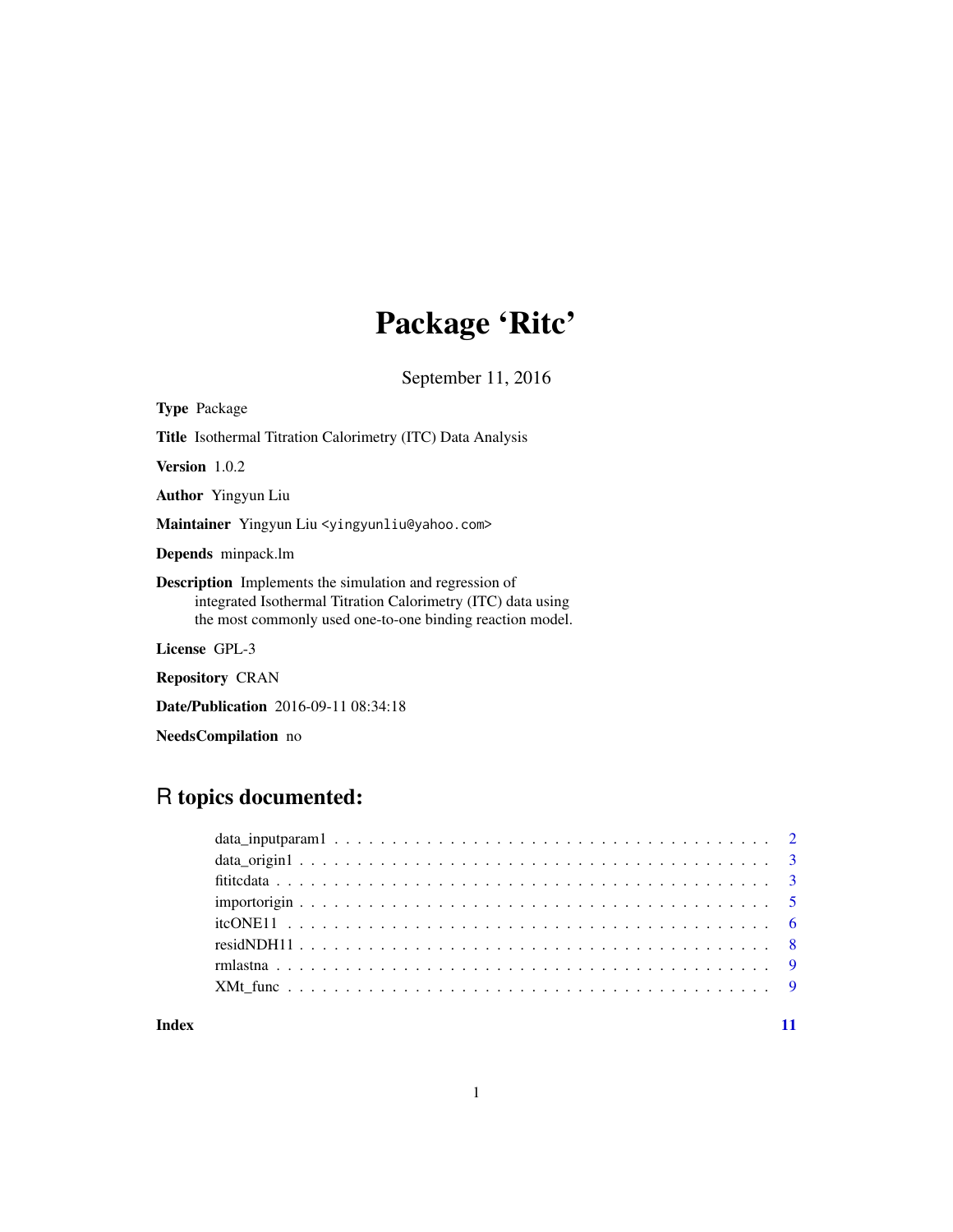<span id="page-1-0"></span>

This is a group of nine ITC parameters organized in a dataframe. The first is the file name of the csv file exported from Origin7 data sheet The second group of four is experimental set parameters including P0: protein concentration in cell in mM (the binding partner in cell even if it is not a protein) L0: ligand concentration in cell in mM (the binding partner in syringe even if it is not ligand) Asyr: ligand cocentration in syringe in mM (the binding partner in syringe even if it is not ligand) V0: the volume of the ITC cell in ml The third group of four is estimates of the fitting parameters including K: the binding constant in 1/M DH: the binding enthalpy in cal/mole N: the binding stoichiometry ratio, ligand/protein HD: heat of dilution in ucal for each injection It is the content of the inputparam.txt file in the extdata folder: file\_name, B110711CD4.CSV P0, 0.00159 L0, 0 Asyr, 0.0181 V0, 1.4347 K, 3E7 DH, -65000 HD, 0.05 N, 0.9

### Usage

data(data\_inputparam1)

### Format

A data frame with 9 observations on the following 2 variables.

V1 a character vector of parameter names

V2 a character vector of parameter values

### Examples

data(data\_inputparam1)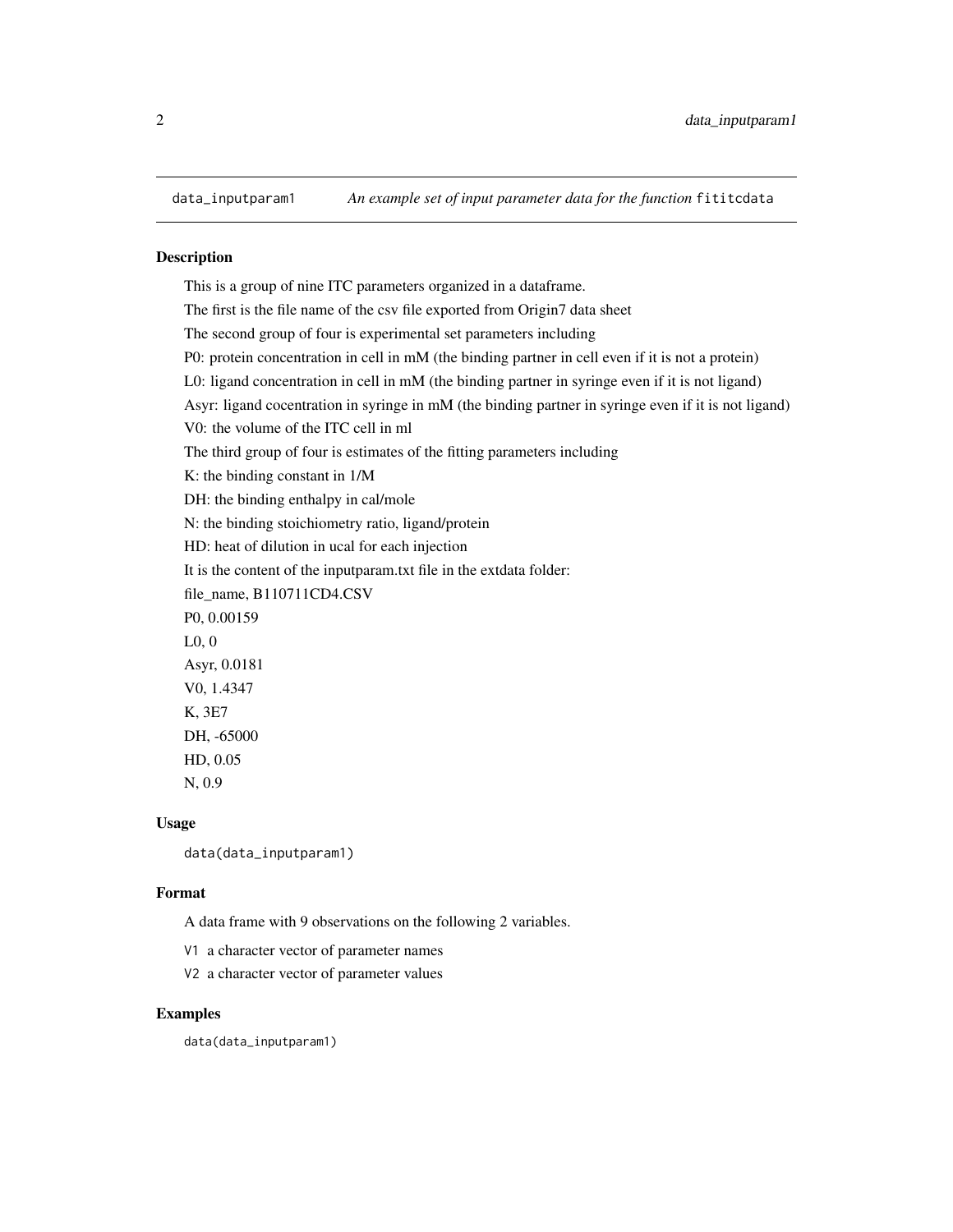<span id="page-2-0"></span>

This is the content of the B110711CD4.txt file in the extdata folder, imported as a dataframe.

### Usage

```
data(data_origin1)
```
### Format

A data frame with observations on the following 7 variables.

- DH a character vector
- INJV a character vector
- Xt a character vector
- Mt a character vector
- XMt a character vector
- NDH a character vector
- B a character vector

### Examples

data(data\_origin1)

<span id="page-2-1"></span>fititcdata *Fit and plot ITC data*

### Description

The fititcdata function reads in integrated Isothermal Titration Calorimetry (ITC) data as exported from Origin, experimental and fitting parameters from input text files, fit the data to a oneto-one binding model, and plot the data and fitting results in an exported pdf file and esp file. The pdf file contains the plotted diagram and the numeric parameters below the diagram, while the esp file contains only the diagram.

### Usage

fititcdata(x, y)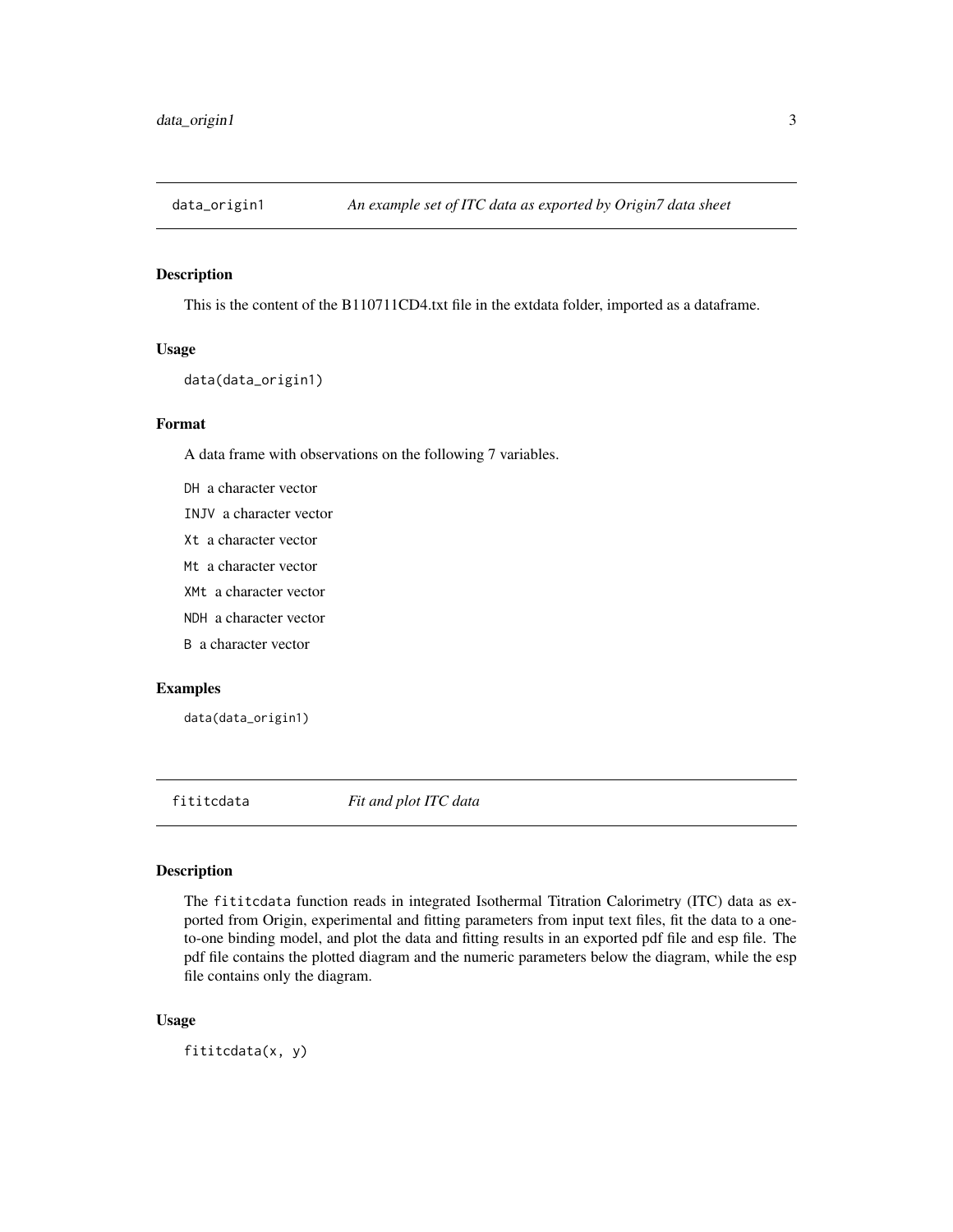### Arguments

| $\mathbf{x}$ | a character string of the name of the text file in csy format that has the input<br>data.                          |
|--------------|--------------------------------------------------------------------------------------------------------------------|
|              | a character string of the partial name of the output files that will be attached with<br>$"0.pdf"$ and $"1.eps"$ . |

### Details

The input file contains the input parameters for ITC fitting to one to one binding model. This file is read in as a csv file. An example file "inputparam.txt" is provided in the 'extdata' subdirectory (folder). Keep the format when modifying.

Nine lines of data in three groups should be listed in the file:

The first group is one line, for the file name of the csv file exported from Origin7.

The second group is experimental set parameters including

P0: protein concentration in cell in mM (the binding partner in cell even if it is not a protein)

L0: ligand concentration in cell in mM (the binding partner in syringe even if it is not ligand)

Asyr: ligand cocentration in syringe in mM (the binding partner in syringe even if it is not ligand)

V0: the volume of the ITC cell in ml

The third group is estimates of the fitting parameters including

K: the binding constant in 1/M

DH: the binding enthalpy in cal/mole

N: the binding stoichiometry ratio, ligand/protein

HD: heat of dilution in ucal for each injection

The following 9 non-blank lines are the content of the inputparam.txt file: file\_name, B110711CD4.CSV

P0, 0.00159

L0, 0

Asyr, 0.0181

V0, 1.4347

K, 3E7

DH, -65000

HD, 0.05

N, 0.9

The output file name should not be the same as existing file names, otherwise it will be overwritten. This can happen especially when calling the function repeatly with the same second argument.

### Value

A vector of the fitting coefficients with names: "K" "DH" "HD" "N"

### Author(s)

Yingyun Liu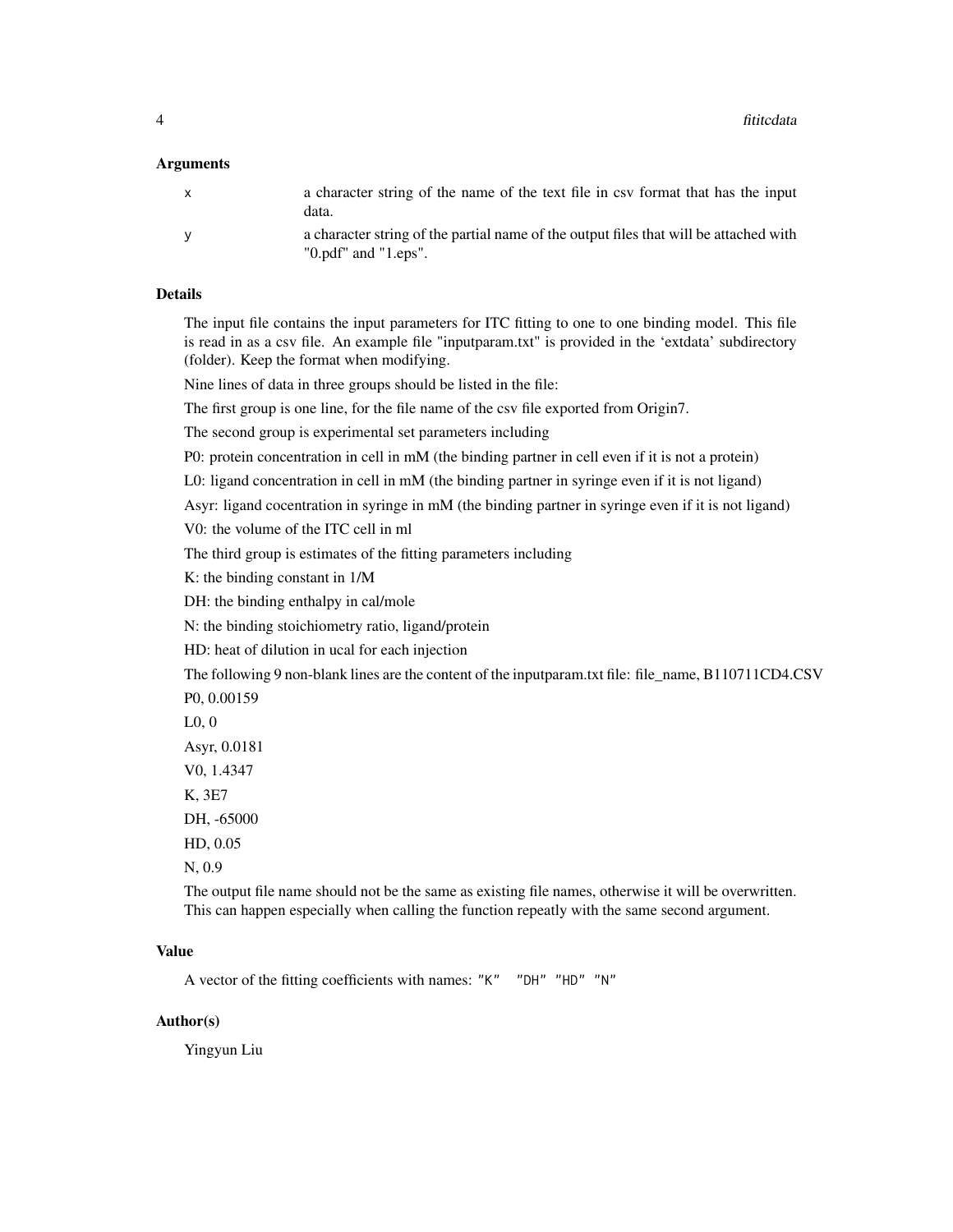### <span id="page-4-0"></span>importorigin 5

### References

Freire, E. 1998 Statistical thermodynamic linkage between conformational and binding equilibria. *Adv. Protein Chem* 51, 255-279.

Tellinghuisen, J. 2007 Calibration in isothermal titration calorimetry: heat and cell volume from heat of dilution of NaCl(aq). *Anal. Biochem* 360, 47-55.

Elzhov,T.V., Mullen, K.M. 2010 CRAN - package minpack.lm

### See Also

[nls.lm](#page-0-0), [itcONE11](#page-5-1)

### Examples

```
data(data_inputparam1);
data(data_origin1);
```
## using the loaded data to generate the input parameter file write.table(data\_inputparam1, "inputparam2.txt", quote=FALSE, col.names=FALSE, row.names=FALSE, sep=", ");

## using the loaded data to generate an Origin7 data file as input write.csv(data\_origin1, "B110711CD4.CSV", quote=FALSE, row.names=FALSE)

```
## perform fitting
param@ <- fittedata(x = "inputparam2.txt", y = "itcount");
```
importorigin *Import data from Origin7 ITC data sheet*

### Description

The importorigin function imports integreted ITC data from csv files. The source csv files can be generated, for example, by exportation from spreadsheets generated after integration in Origin7 ITC module.

### Usage

```
importorigin(x)
```
### Arguments

x a character string of the name of the text file in csv format exported from Origin7 ITC data sheet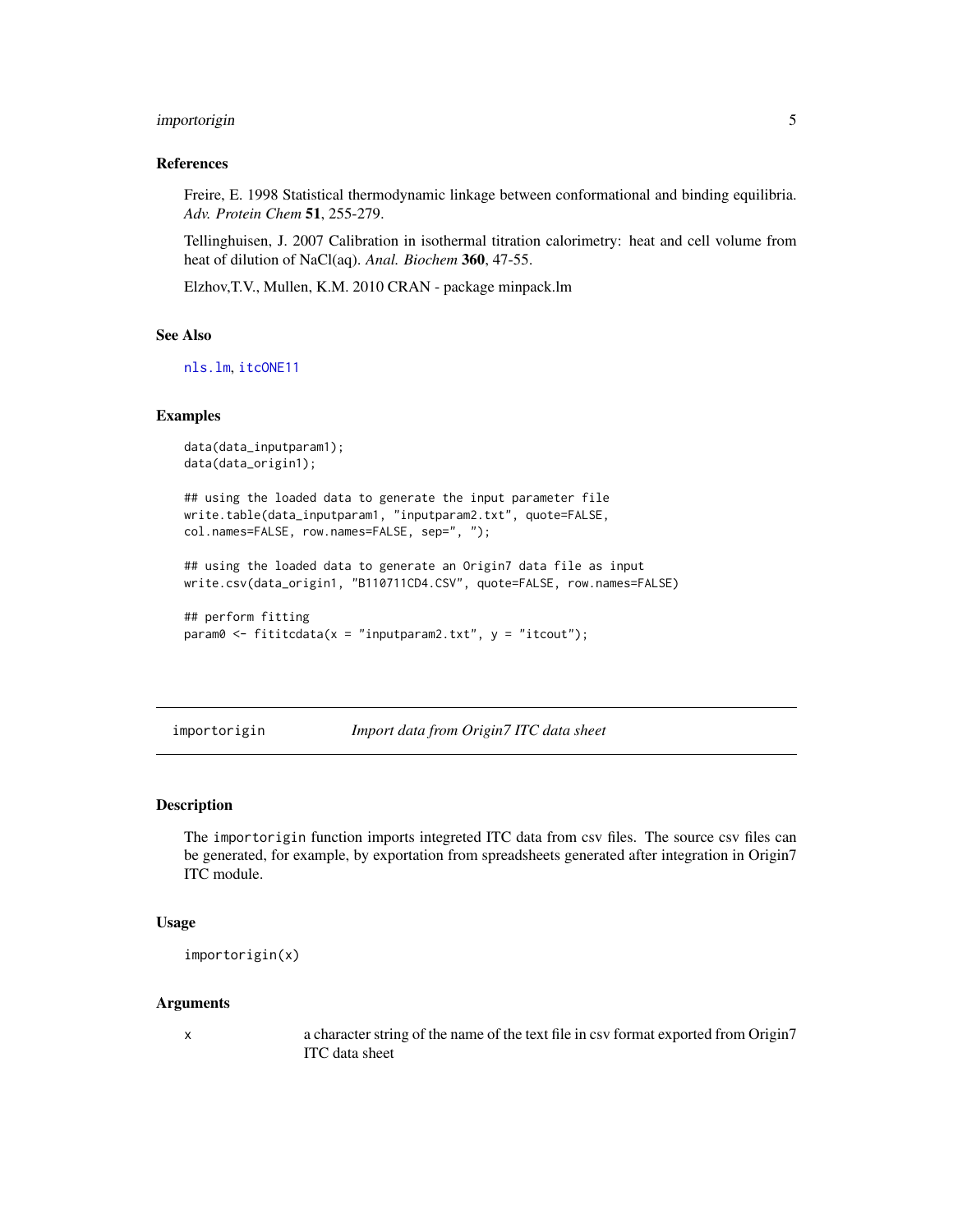### <span id="page-5-0"></span>Value

A list with each column in the input file as one component. Elements in each component are converted to the numeric type. NAs are generated if non-numerical values are present. NAs at the end of each component are deleted. These components are in the list if imported from Origin7: DH,INJV,Xt,Mt,XMt,NDH,B

| DН   | heat exchange in meals for each injection                                  |
|------|----------------------------------------------------------------------------|
| INJV | injection volume in ul for each injection                                  |
| Χt   | ligand concentration in the ITC cell before each injection                 |
| Мt   | protein concentration in the ITC cell before each injection                |
| XMt  | the molar ratio of ligand to protein in the ITC cell after each injection  |
| NDH  | heat exchange in cal/mole for each injection                               |
| B    | heat exchange in cal/mole for each injection, fitting results from Origin7 |
|      |                                                                            |

### Note

Origin7 with ITC module is software from Microcal Inc.

### References

MicroCal Inc. 1998 ITC Data Analysis in Origin Tutorial Guide, Version 5.0

### See Also

[itcONE11](#page-5-1)

### Examples

data(data\_origin1);

## using the loaded data to generate an Origin7 data file as input write.csv(data\_origin1, "origin\_data.csv", quote=FALSE, row.names=FALSE)

## import data x1 <- importorigin("origin\_data.csv");

<span id="page-5-1"></span>itcONE11 *Simulate an ITC reaction with one to one binding model*

### Description

The itcONE11 function calculates the heat exchange for each ITC injection with a given reaction system and reaction parameters as input. Here a given reaction system should be two binding partners with known binding affinity and binding enthalpy. The two binding partners should bind to each other according to the one-to-one binding model, although the binding stoichiometry (N) can be adjusted to account for partial inactivity of one binding partner.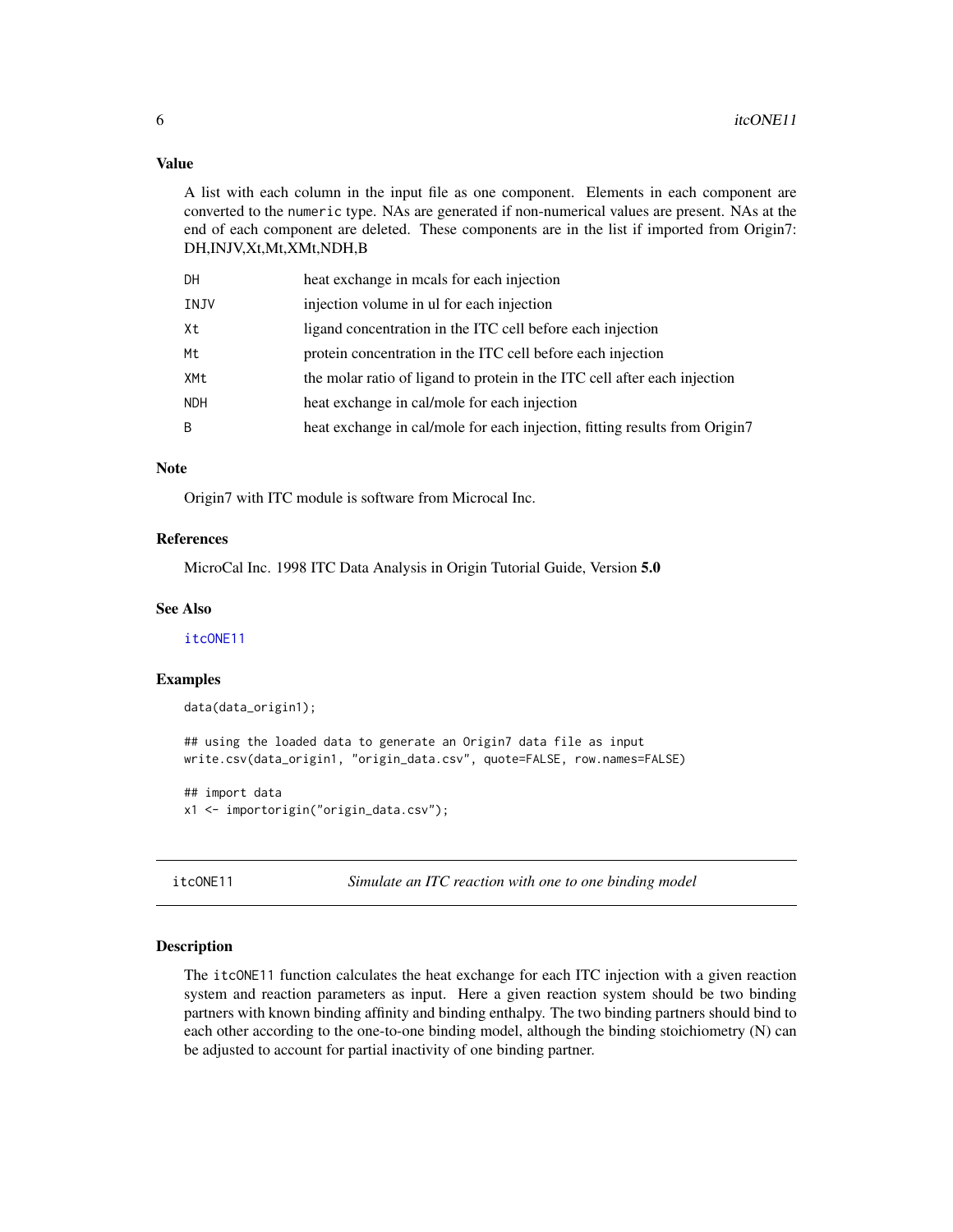### <span id="page-6-0"></span>itcONE11 7

### Usage

itcONE11(varpar = list(K = 1e+06, DH = -20000, HD = 0.1, N = 0.5), stapar =  $list(P0 = 0.01, L0 = 0, Asyr = 0.2, V0 = 1.4195)$ ,  $injV0$ )

### Arguments

| varpar | A list of four parameters:                                                 |
|--------|----------------------------------------------------------------------------|
|        | K, The binding constant, in $1/M$ , as in K=[AB]/[A]/[B];                  |
|        | H, The binding enthalpy, in calories;                                      |
|        | HD, The dilution heat for each injection;                                  |
|        | N, The stoichiometry, or the fraction of protein being active in ITC cell; |
| stapar | A list of four parameters:                                                 |
|        | P0, The initial protein concentration in ITC cell, in mM;                  |
|        | L0, The initial ligand concentration in ITC cell, in mM;                   |
|        | Asyr, The initial ligand concentration in syringe, in mM;                  |
|        | V0, The volume of ITC cell, in ml;                                         |
| injV0  | A vector of injection volumes for each ITC injection, in ul                |

### Value

A vector of heat exchange per mole of injectant for each injection, in cal/mole

### References

Freire, E. 1998 Statistical thermodynamic linkage between conformational and binding equilibria. *Adv. Protein Chem* 51, 255-279.

Tellinghuisen, J. 2007 Calibration in isothermal titration calorimetry: heat and cell volume from heat of dilution of NaCl(aq). *Anal. Biochem* 360, 47-55.

### See Also

[fititcdata](#page-2-1), [XMt\\_func](#page-8-1)

### Examples

 $a \leq 1$ ist(K = 1e7, DH = -23000, HD = 0.1, N = 0.9);  $b \le -\text{list}(\text{P0 = 0.02}, \text{L0 = 0}, \text{Asyr = 0.2}, \text{V0 = 1.4195});$ injv <- rep(10,30); dh1 <- itcONE11(varpar=a, stapar=b, injV0=injv);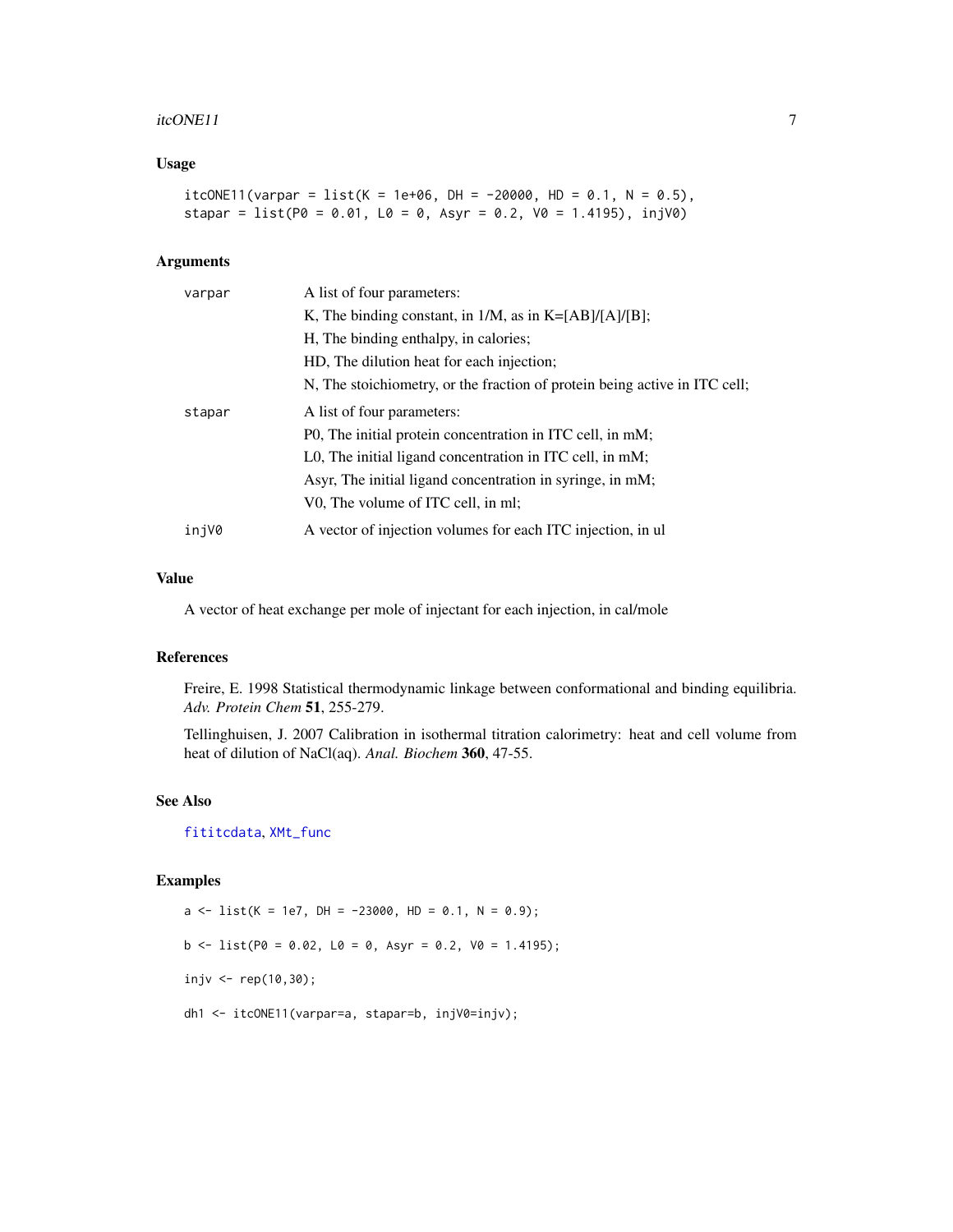<span id="page-7-0"></span>

This is the residual function required by the nls.lm function from the minpack.lm package.

### Usage

```
residNDH11(p = list(K = 1e+06, DH = -20000, HD = 0.1, N = 0.5),
NDH0, q = list(P0 = 0.01, L0 = 0, Asyr = 0.2, V0 = 1.4195), injV1)
```
### Arguments

| p     | This is the list of fitting parameters with initial values:                                              |
|-------|----------------------------------------------------------------------------------------------------------|
|       | K: the binding constant in $1/M$ ;                                                                       |
|       | DH: the binding enthalpy in cal/mole;                                                                    |
|       | HD: heat of dilution in ucal for each injection;                                                         |
|       | N: the binding stoichiometry ratio, ligand/protein;                                                      |
| NDH0  | Vector of integrated injection heat measured by ITC instrument                                           |
| q     | This is a list of ITC experimental parameters:                                                           |
|       | P0: protein concentration in cell in mM (the binding partner in cell even if it is<br>not a protein);    |
|       | L0: ligand concentration in cell in mM (the binding partner in syringe even if it<br>is not ligand);     |
|       | Asyr: ligand cocentration in syringe in mM (the binding partner in syringe even<br>if it is not ligand); |
|       | V0: the volume of the ITC cell in ml;                                                                    |
| injV1 | A vector of injection volumes in ul of each ITC injection                                                |

### Value

A vector of the residual heat for each ITC injection, or the differences between the experimental heat and the calculated heat using the binding modela and the given values of the fitting parameters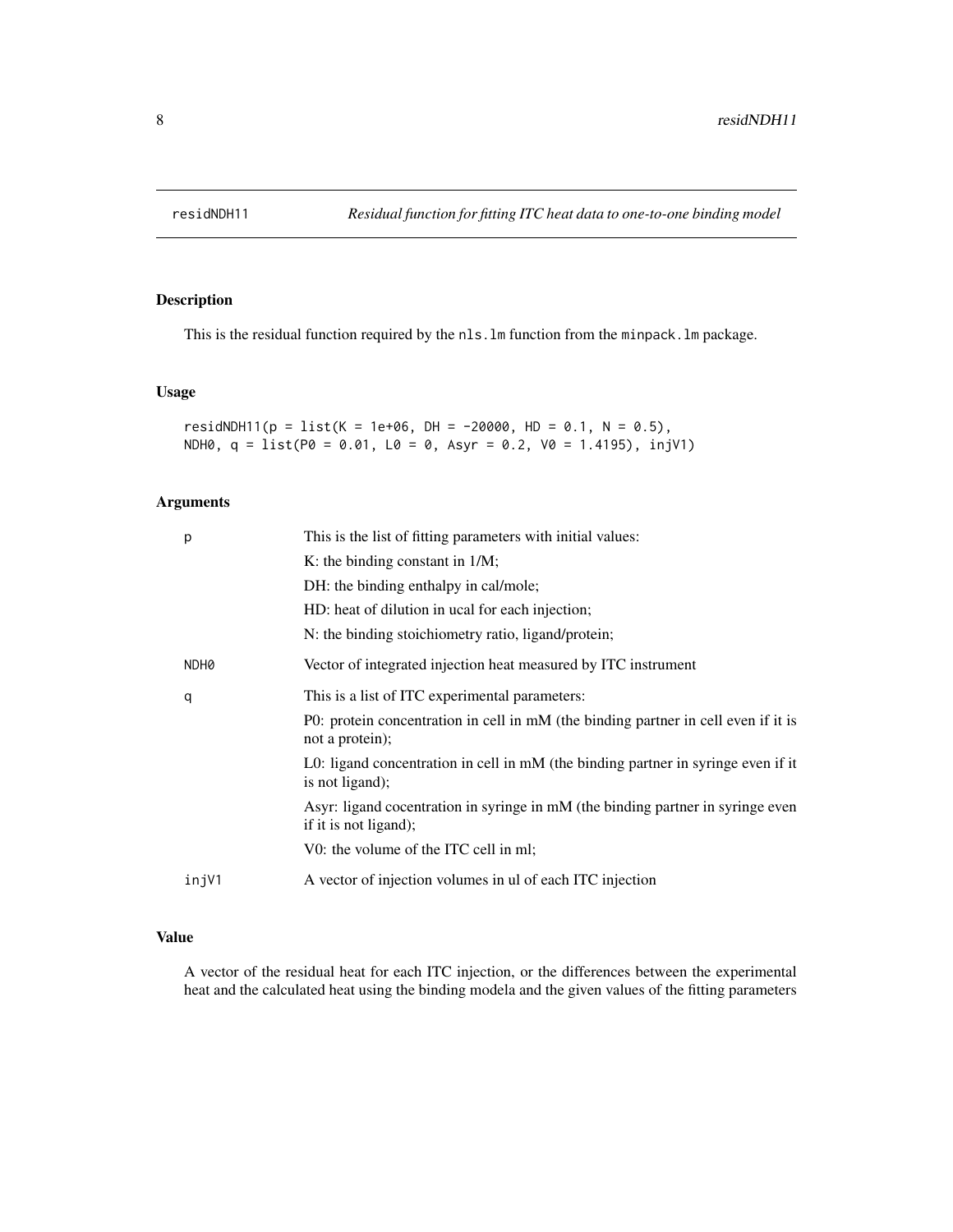<span id="page-8-0"></span>

If there are NA values at the end of a vector, this function deletes them and returns the rest of the vector. This is used to clean up the data imported from Origin7 data sheets.

### Usage

rmlastna(x)

### Arguments

x A vector

### Value

A vector with a non-NA value as the last element

### Examples

 $x \leq -rep(2, 20);$ y <- rep(NA, 10);  $z < -c(x, y);$ zx <- rmlastna(z);

<span id="page-8-1"></span>XMt\_func *Calculation of concentrations of reaction components in ITC cell after each injection*

### Description

The XMt\_func function calculates concentrations of reaction components in ITC cell after each injection based on the input ITC parameters. The molar ratio of the two binding components after each injection is also calculated. This value is usually used as the x-axis in ITC plots. This function is used in ITC simulations and plots.

### Usage

```
XMLfunc (stapar = list(P0 = 0.01, L0 = 0, Asyr = 0.2,V0 = 1.4195), injV0)
```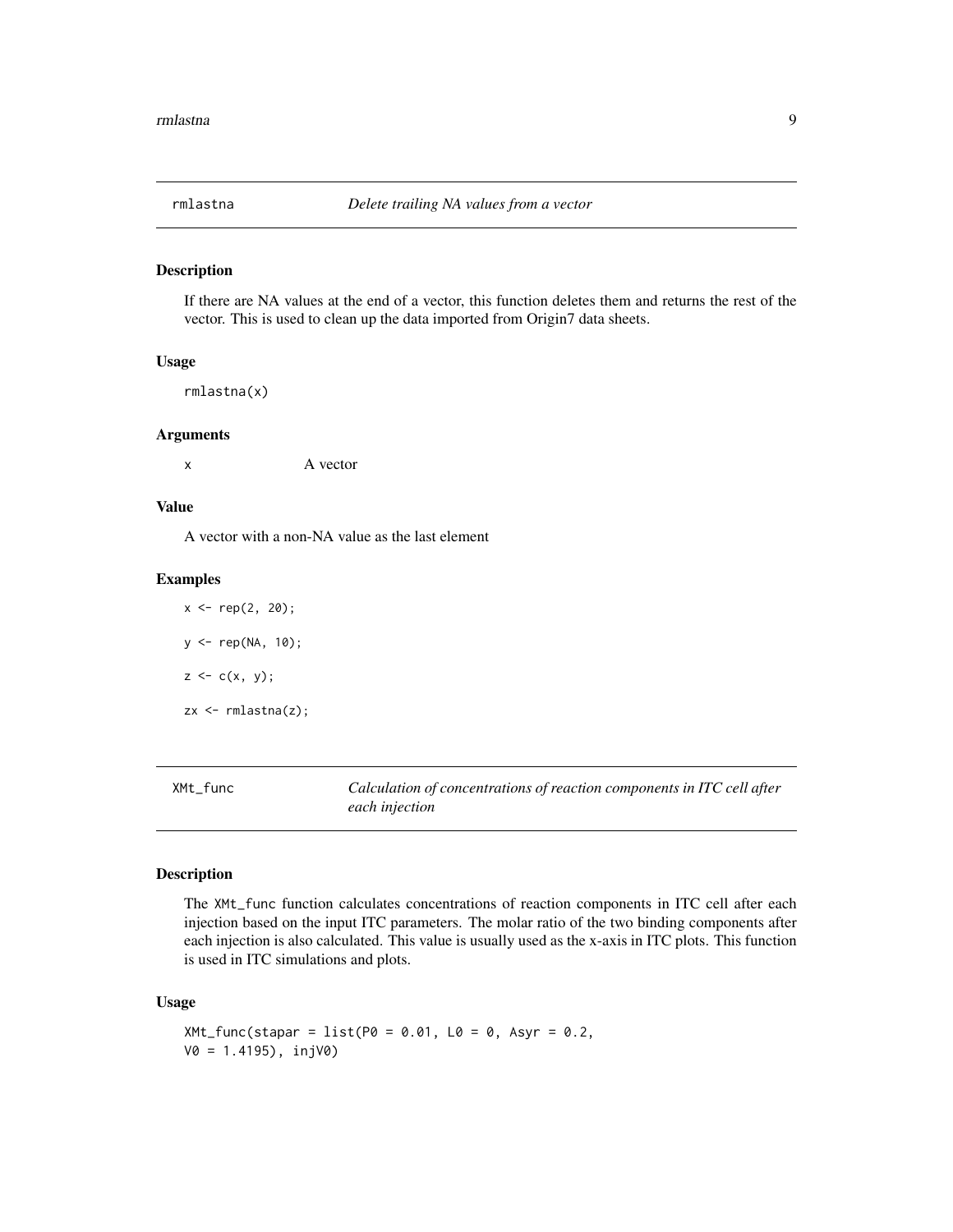### <span id="page-9-0"></span>Arguments

| stapar | A list of four parameters:                                  |
|--------|-------------------------------------------------------------|
|        | P0, The initial protein concentration in ITC cell, in mM;   |
|        | L0, The initial ligand concentration in ITC cell, in mM;    |
|        | Asyr, The initial ligand concentration in syringe, in mM;   |
|        | V0, The volume of ITC cell, in ml;                          |
| injV0  | A vector of injection volumes for each ITC injection, in ul |

### Value

A list with three vectors:

| Mt. | vector of protein concentration in cell after each injection          |
|-----|-----------------------------------------------------------------------|
| Xt. | vector of ligand concentration in cell after each injection           |
| XMt | vector of molar ratio [ligand]/[protein] in cell after each injection |

### References

Freire, E. 1998 Statistical thermodynamic linkage between conformational and binding equilibria. *Adv. Protein Chem* 51, 255-279.

Tellinghuisen, J. 2007 Calibration in isothermal titration calorimetry: heat and cell volume from heat of dilution of NaCl(aq). *Anal. Biochem* 360, 47-55.

### See Also

[itcONE11](#page-5-1)

### Examples

```
a <- list(P0=0.01, L0=0, Asyr=0.2, V0=1.4195);
injv <- rep(10,30);
dh2 <- XMt_func(stapar=a, injV0=injv);
```